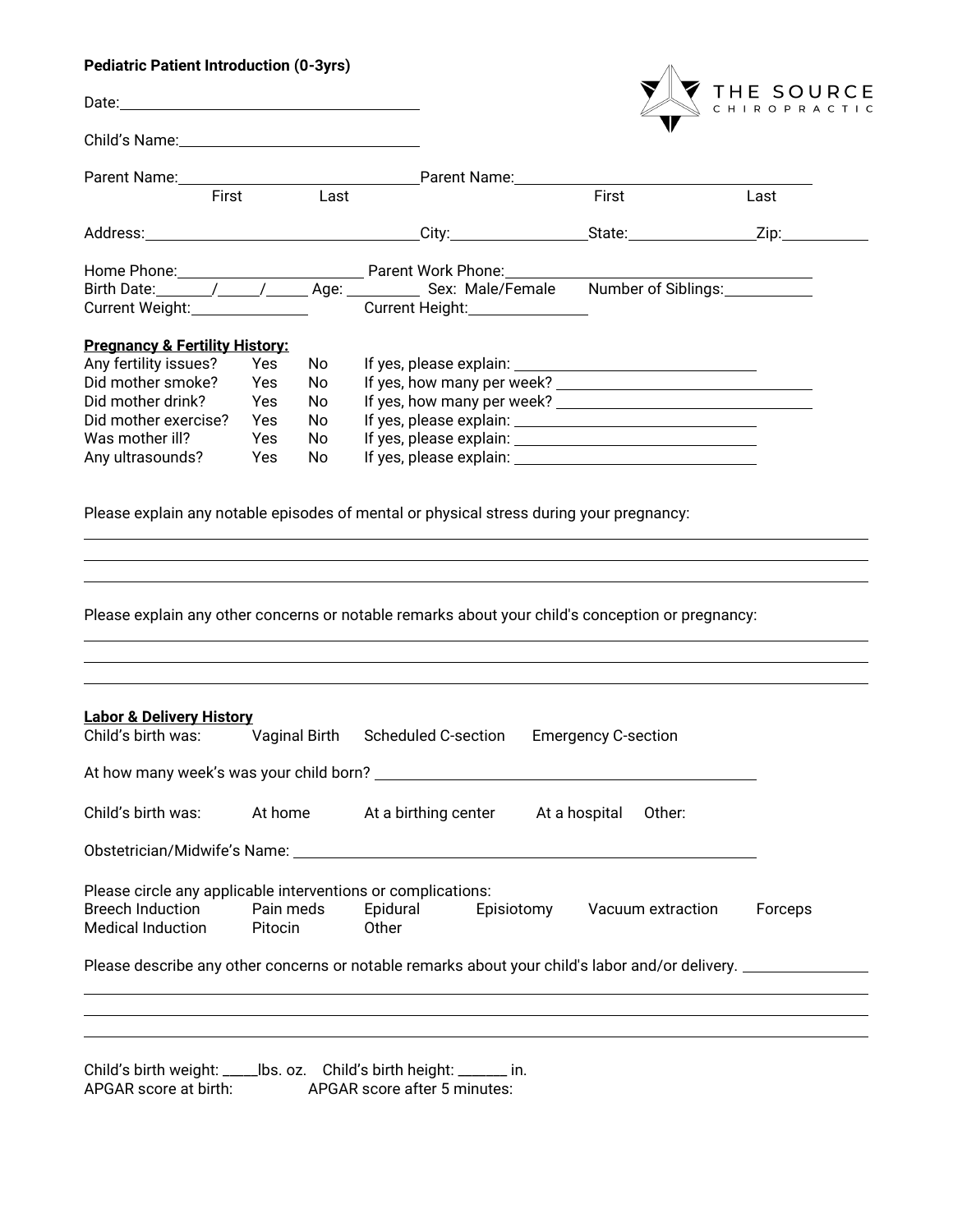#### **Growth & Development History:**

| Is/was your child breastfed?<br>Difficulty with breastfeeding?                                                                                                                                                                                | Yes<br>Yes | No<br>No. |     |                                                                                  |     |                  |  |
|-----------------------------------------------------------------------------------------------------------------------------------------------------------------------------------------------------------------------------------------------|------------|-----------|-----|----------------------------------------------------------------------------------|-----|------------------|--|
| Did they ever use formula?                                                                                                                                                                                                                    | Yes        | No        |     | If yes, at what age? ________________________If yes, what type? ________________ |     |                  |  |
| Did/does your child ever suffer from colic, reflux, or constipation as an infant?                                                                                                                                                             |            |           |     |                                                                                  | Yes | No               |  |
| Did/does your child frequently arch their neck/back, feel stiff, or bang their head? Yes                                                                                                                                                      |            |           |     |                                                                                  |     | No               |  |
| At what age did the child:<br>Respond to sound: _____ Follow an object: _____ Hold their head up: ___ Vocalize: ____<br>Teethe: _________ Sit alone: ________ Crawl: _________ Walk: _________ Begin cow's milk: ______<br>Begin solid foods: |            |           |     |                                                                                  |     |                  |  |
| Please list any food intolerance or allergies, and when they began: ________________________________                                                                                                                                          |            |           |     |                                                                                  |     |                  |  |
| Please list your child's hospitalization and surgical history, including the year: ___________________________                                                                                                                                |            |           |     |                                                                                  |     |                  |  |
| Please list any major injuries, accidents, falls and/or fractures your child has sustained in his/her lifetime,                                                                                                                               |            |           |     |                                                                                  |     |                  |  |
| Have you chosen to vaccinate your child? No Yes, on an alternate schedule                                                                                                                                                                     |            |           |     |                                                                                  |     | Yes, on schedule |  |
| Has your child received any antibiotics? Yes                                                                                                                                                                                                  |            |           | No. |                                                                                  |     |                  |  |
| Night terrors or difficulty sleeping?                                                                                                                                                                                                         |            | Yes       | No  |                                                                                  |     |                  |  |
| Behavioral, social or emotional issues? Yes                                                                                                                                                                                                   |            |           | No. |                                                                                  |     |                  |  |
| How many hours per day does your child typically spend watching a TV, computer, tablet or phone? _____________                                                                                                                                |            |           |     |                                                                                  |     |                  |  |

How would you describe your child's diet?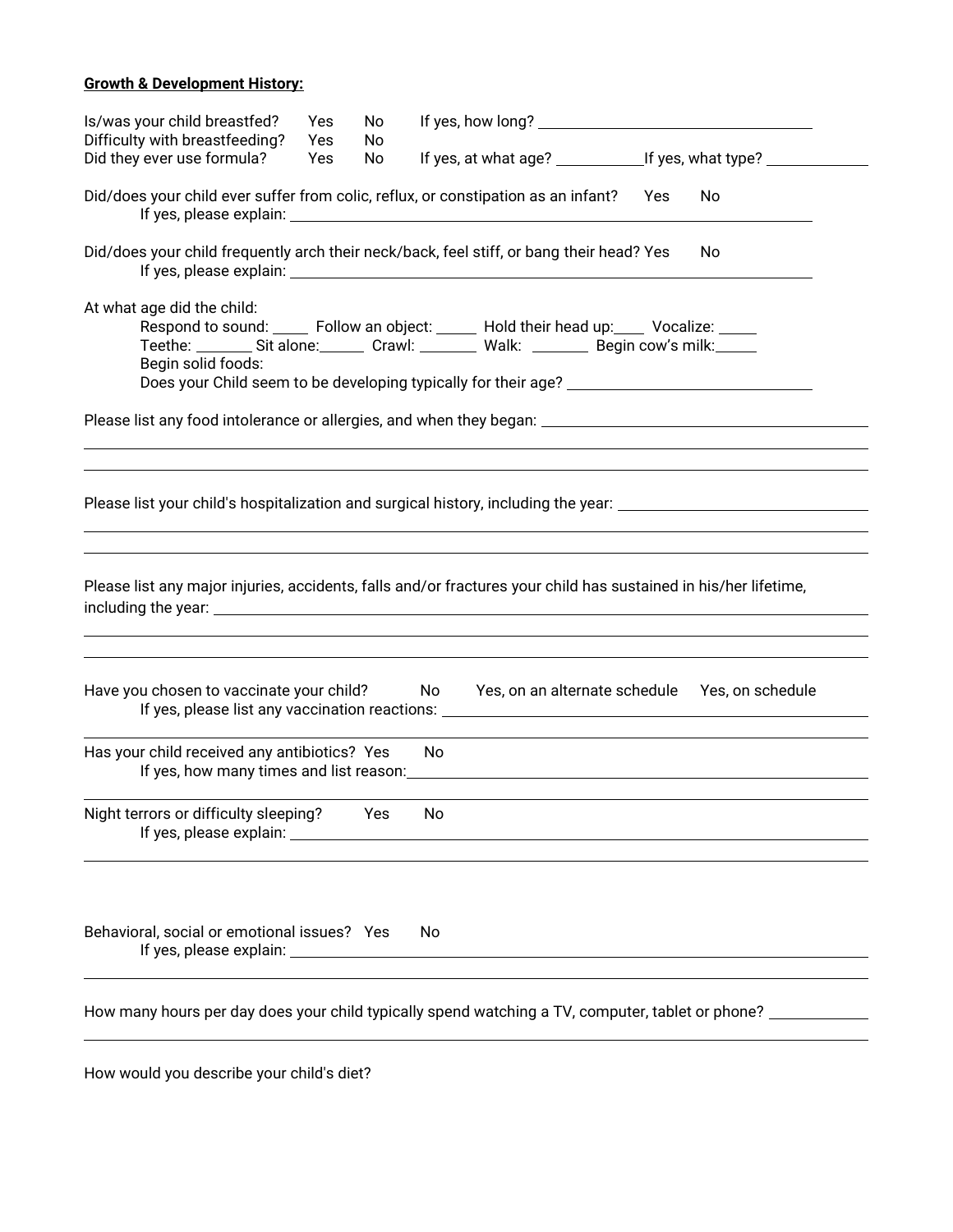## **Health Concerns:**

Please list any health concerns below:

| Post-Injury                 |
|-----------------------------|
| No.<br>Yes.                 |
| Constant<br>Unsure          |
|                             |
|                             |
| 2. $\overline{\phantom{a}}$ |
|                             |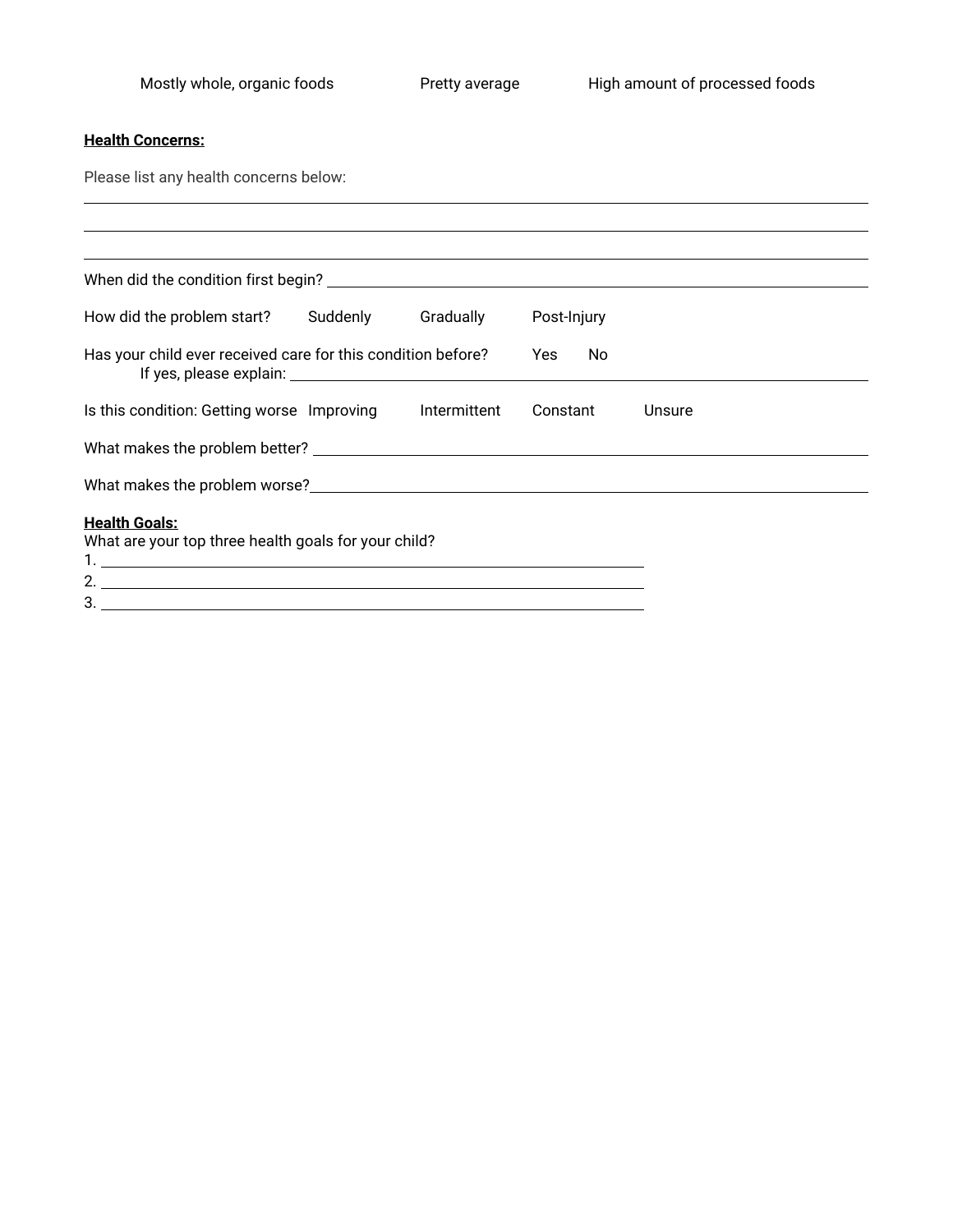### **CIRCLE ANY AND ALL OF THESE PROBLEMS WHICH HAVE HAPPENED**

| DIZZINESS/VERTIGO                  | <b>ASTHMA</b>                             | KIDNEY PROBLEMS                               | <b>CHRONIC FATIGUE</b>                    |
|------------------------------------|-------------------------------------------|-----------------------------------------------|-------------------------------------------|
| HEADACHES/MIGRAINES<br>ANTIBIOTICS | <b>TROUBLE EATING</b><br><b>ALLERGIES</b> | <b>BLADDER PROBLEMS</b><br><b>BED WETTING</b> | <b>RASHES</b><br><b>TROUBLE SLEEPING</b>  |
| <b>EAR INFECTIONS</b>              | <b>ARM NUMBNESS</b>                       | <b>SCIATICA</b>                               | ADD / ADHD                                |
| <b>GRATING OF NECK</b>             | <b>ARM PAIN</b>                           | <b>LEG NUMBNESS</b>                           | <b>GERD</b>                               |
| DIFFICULT BREAST<br><b>FEEDING</b> | <b>NIGHT TERRORS</b>                      | <b>FEET NUMBNESS</b>                          | <b>ANXIETY</b>                            |
| <b>NECK PAIN/ STIFFNESS</b>        | <b>SHOULDER PAIN</b>                      | <b>LOW BACK PAIN</b>                          | <b>NERVOUSNESS</b>                        |
| <b>TORTICOLLIS</b>                 | <b>HEART DISORDERS</b>                    | <b>HIP PAIN</b>                               | <b>EPILEPSY</b>                           |
| <b>COLIC</b>                       | <b>MID BACK PAIN</b>                      | <b>LEG PAINS</b>                              | <b>AUTISM SPECTRUM</b><br><b>DISORDER</b> |
| <b>CHRONIC SINUS</b>               | STOMACH DISORDERS                         | <b>KNEE PAIN</b>                              | <b>VACCINE REACTION</b>                   |
| <b>THROAT ISSUES</b>               | <b>NAUSEA</b>                             | <b>LIVER DISEASE</b>                          | OTHER                                     |
| <b>SENSORY PROCESSING</b>          | <b>REFLUX</b>                             | <b>BOWEL PROBLEMS</b>                         |                                           |
| <b>ISSUES</b>                      |                                           | <b>TONGUE/LIP TIE</b>                         |                                           |

 $\mathbb{R}^2$ 

#### **Authorization for Care of Minor**

I hereby authorize The Source Chiropractic and doctor(s) to administer care, as they so deem necessary to my son/daughter/ward (upon approval of parent or guardian)

| Print. | ---- - -<br>ыше<br>∼ | 1010<br>July. |
|--------|----------------------|---------------|
|        |                      |               |